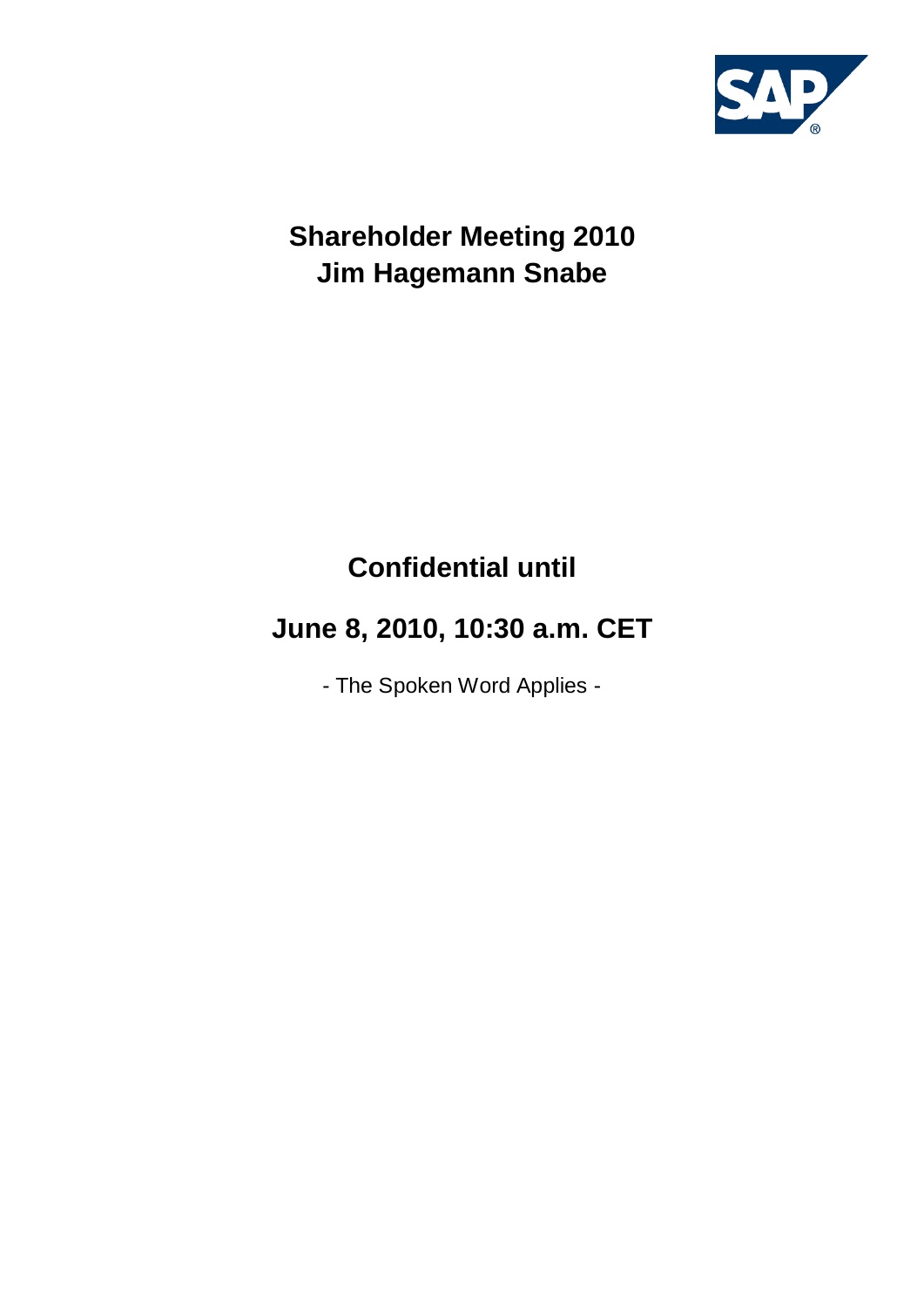### **Jim Hagemann Snabe**

### **[Slide 13: Name Slide]**

Thank you Bill. A warm welcome to all our shareholders here today and to all those participating on the Web. It is a pleasure to be here in the SAP Arena at the center of the region where SAP had its start and today has a strong presence.

As Bill said, the market changed drastically in the global economic crisis. We are pleased that we reacted quickly to these changes. It meant that we finished 2009 on an upwards trend and made a successful start into 2010. But we are even more excited about what is to come and what we are setting out to achieve together. These are truly exciting times for SAP as we demonstrate once again that we lead the pack in innovation.

#### **[Slide 14: New Market Reality]**

We have a good compass to point the way to the future: it is our orientation to our customers. We spend a lot of our time with our customers, and we analyze the changing market reality very precisely. The global financial crisis has spotlighted the importance of efficiency, transparency, and agility for best-run companies, which increases the strategic role of IT for businesses.

At the same time, companies' priorities are changing.

They are looking for software that provides instant value for their business. They are looking to lower their IT cost as a percentage of revenue. They want to clear the jungle that is their IT landscape. Ever more of their workers are using software, for instance for their up-to-the-minute customer data. They want solutions that come ready to use and are easy to use. That people can work with any place, any time.

IT is now crucial for companies to succeed. As a result, business departments are getting involved in the buying process for IT at an increasingly early stage. That means we don't have to convince just the CIO that our solutions are the best; we also have to show the people in the business departments that they can work even more successfully using our software.

New technologies really are opening doors to completely new opportunities in business: Companies can work together in real time on the Net. They can optimize entire intercompany business processes. Massive amounts of data can be analyzed in a fraction of a second – not this week's data, not yesterday's data, but today's data, real-time data, now. And using today's mobile devices, the employees can draw on live data wherever they are, at any time, to work and share decision-making with coworkers.

Such is business in the digital age, and SAP is ideally placed to play a leading part in shaping these developments.

### **[Slide 15: Build on a Strong Foundation]**

Around the world, more than 97,000 customers in business and government rely on SAP software. Working in 25 industries, we are a significant contributor to the world economy. We lead not only in the classic ERP segment, but also in analytics and software for small and midsize businesses. Customers value our people's all-round expertise in IT, industry requirements, and business processes. They expect technical innovation from us that will give them an edge and new growth potentials – without interrupting the flow of their operations. And they know that is what we deliver, with the strongest portfolio of business software anywhere in the IT industry.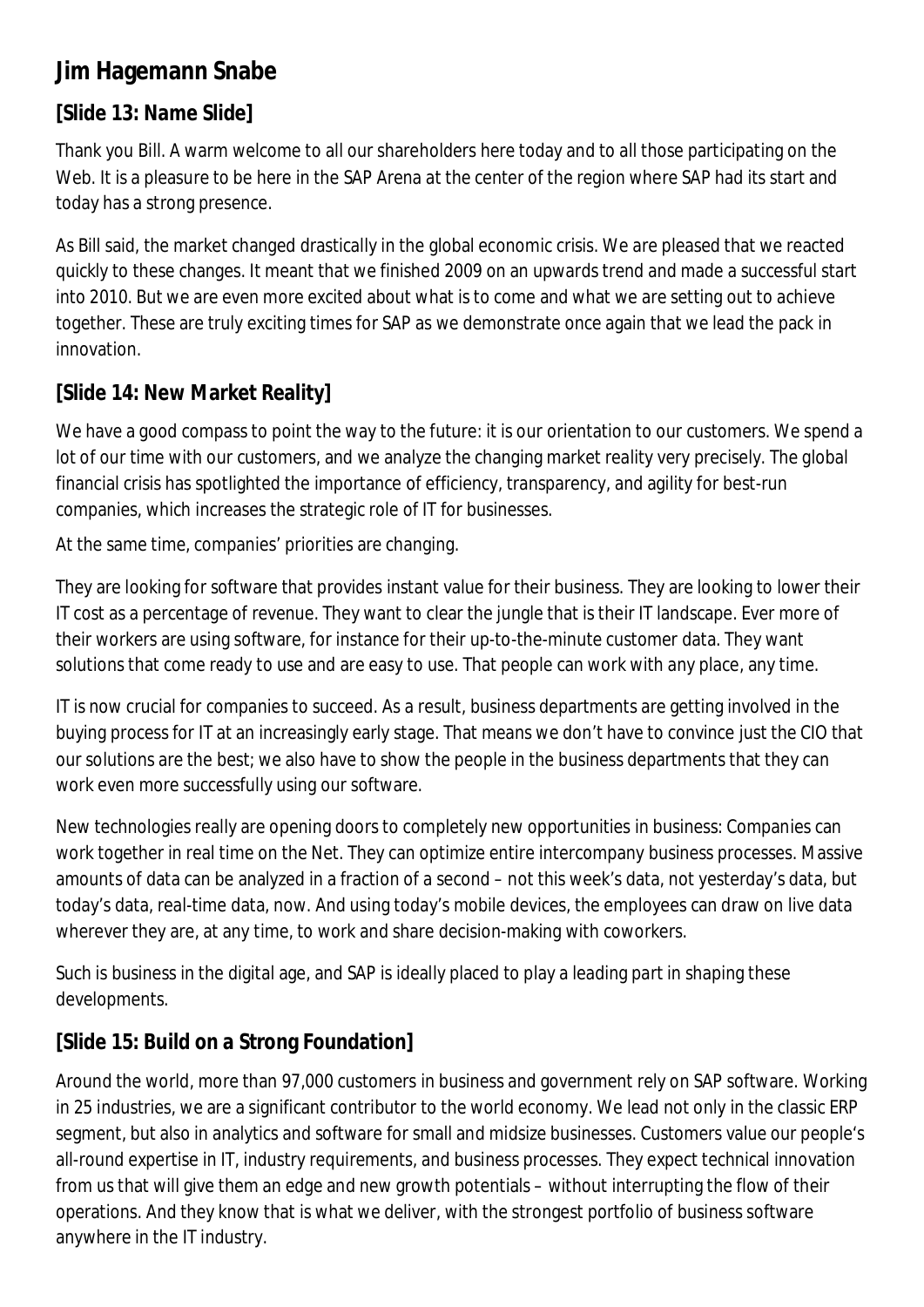#### **[Slide 16: The New SAP: Innovative and Inspiring]**

It is not enough to see new opportunities, you have to use them. We want a new SAP, an SAP that actively contributes to the developments of the future and is true to the expectations of our customers and shareholders. To achieve that, we need a highly skilled and highly motivated workforce and the very best organization. For example, Bill and I have brought the product development and sales areas of the company even closer together. Our customers will be involved in the development process even earlier, and the products we develop will be ready for market more quickly. This significantly increases the value we generate for our customers.

Our products will be developed by people working together in small project teams that are directly responsible for the success of their products. That way, they will be faster, more motivated, and they will carry more of their own responsibility – which will improve the quality of our products. We have a consistent architecture and methodology so that all parts fall exactly into place. This approach combines the best of two worlds: The tempo and entrepreneurial spirit of small teams and the scale advantages of a big multinational company. The ultimate goal is energizing empowered employees who are dedicated to the highest customer satisfaction.

### **[Slide 17: Product Strategy: Innovation for Value]**

Our product strategy is the response to the new situation in our market. Now, I would like to explain exactly how we are going to do this, with a product strategy that has four main pillars.

For many years, we have been market leaders for software that is installed and run on-site at the customer. We want to continue expanding this on-premise business. With SAP Business Suite, we offer a comprehensive solution for optimized business processes supporting 25 industries. Following the acquisition and integration of Business Objects, we are now also the market leader for analytics applications. By continuing to enhance SAP Business Suite and strengthening the integration with analytics tools, we will build on our leadership position in on-premise business.

We are already the market leader in on-premise software for small and midsize enterprises as well. Small and midsize enterprises comprise around three quarters of our customer base. We have an attractive portfolio for this market, with SAP Business One for small businesses and SAP All-in-One for midsize companies.

The second pillar of our product strategy is on-demand solutions. With this delivery model, software is not installed on site at customers' facilities. Instead, customers can access business software functionality on demand across the Internet. Companies can quickly add functionality to their landscape without the cost or time of implementing a new system themselves. We are totally convinced that this is an attractive offering for many customers, especially small and midsize enterprises. That is why we will rapidly grow our on-demand portfolio alongside our on-premise core business.

Our flagship in this area is SAP Business ByDesign. We will deliver a new version, 2.5, that will be a game changer for the industry. This is a next-generation on-demand platform. We are dedicated to scaling our go-to-market model and already have diverse, innovative midsize charter clients gaining real benefit from SAP Business ByDesign. They include the beverage company VitaCoco (US), Excel Polymers (China), the market researcher Prognosys (IN), the chip manufacturer Sequans (FR), Symbian (UK), and the online gaming provider Game Duell (D). SAP Business ByDesign enables them to quickly respond to changing market conditions and customer demands and to fuel their future growth.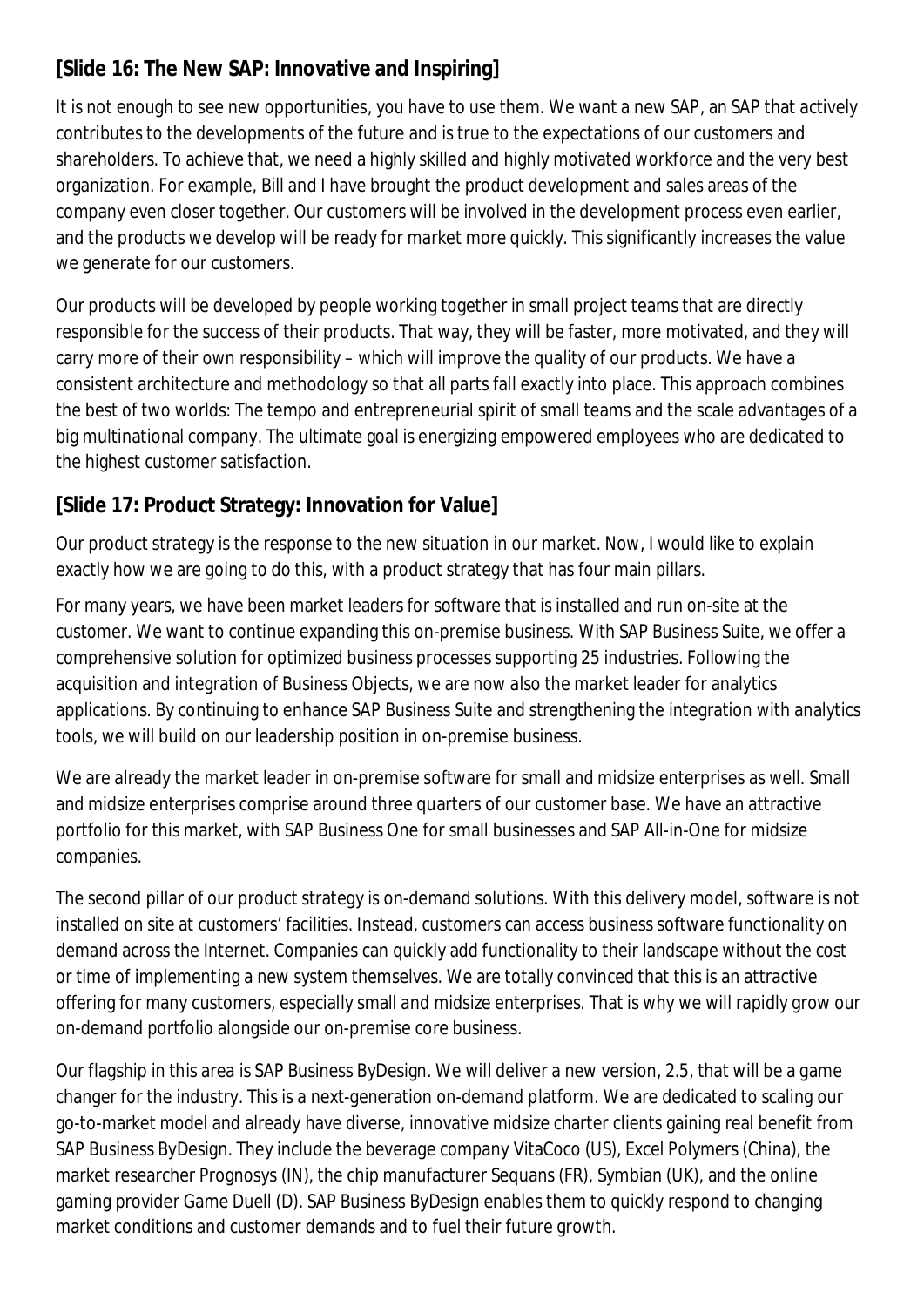SAP Business ByDesign is a complete solution for companies that want to run all of their business processes on an on-demand platform. For large companies that only want to manage select business processes across the Internet, we offer targeted on-demand solutions for specific lines of business. These solutions will allow our customers to grow their business by adding specific functions that they require. Customers therefore do not have to choose between on premise or on demand solutions; they can also opt for what we call a hybrid environment. By enabling this choice for our customers, we will maintain and expand our leadership of the business software industry and dominate the competition.

With the third pillar of our strategy, we will enable users to access our applications using any kind of device, be it in the office or on the road. We term this on device. People today want to access to information and data, participate in projects, and conduct their business wherever they are, whenever they want. With on device, we will greatly extend the reach of SAP software to many more users. The pervasiveness and popularity of mobile devices shows that there is a lucrative market connected to the on device pillar of our strategy. It makes companies more flexible and more agile when their employees can use SAP systems on the fly while on business trips or during visits to customers. We are already delivering applications for the business and technical user on many mobile devices. With our plan to acquire Sybase, we have the opportunity to become market leader in this growth area as well.

I would like to show you a short video as an example of how innovative SAP software can be used with a mobile device. You have probably already heard a lot about the iPad. Now you will see it working with SAP software. (Please start the video.)

#### (1 min 30 s demo video: SAP Business ByDesign and SAP BusinessObjects Explorer on the iPad)

What we just saw was more than SAP software being used on a state-of-the-art mobile computer. The application also leveraged a disruptive technology: in memory technology. With this technology, data is no longer stored in a separate database. Instead it is available directly in the main memory. That means mountains of data can be processed in a fraction of a second, enabling real-time analytics.

On premise, on demand, on device – these pillars are not three separate entities. They have to be carefully and consistently integrated with one another so that customers obtain the greatest benefit from all of their solutions. The fourth pillar of our strategy is therefore what we call "orchestration." Just as a conductor keeps all the pieces of an orchestra together, we ensure that all applications work together and that data is consistent across all of them. And we enable our customers to execute end-to-end business processes, supported both by our software and customers' existing software acquired from other vendors. In doing so, our primary goal is to reduce the total cost of ownership for our customers and to ensure the easy usability of our applications throughout the entire product life cycle.

#### **[Slide 18: Expand Our Leadership Position]**

With the four pillars of our product strategy, SAP is well poised not just to remain number 1 in the years to come: We want to extend our lead over our competitors and significantly increase our addressable market. In the future, we will be market leaders in all four pillars of our product strategy. We will be able to offer our customers end-to-end solutions for their business processes and the lowest total cost of ownership, regardless of which delivery model they choose. That will be our unique selling point. Our customers will enjoy greater benefits from our software, and we will generate more revenue.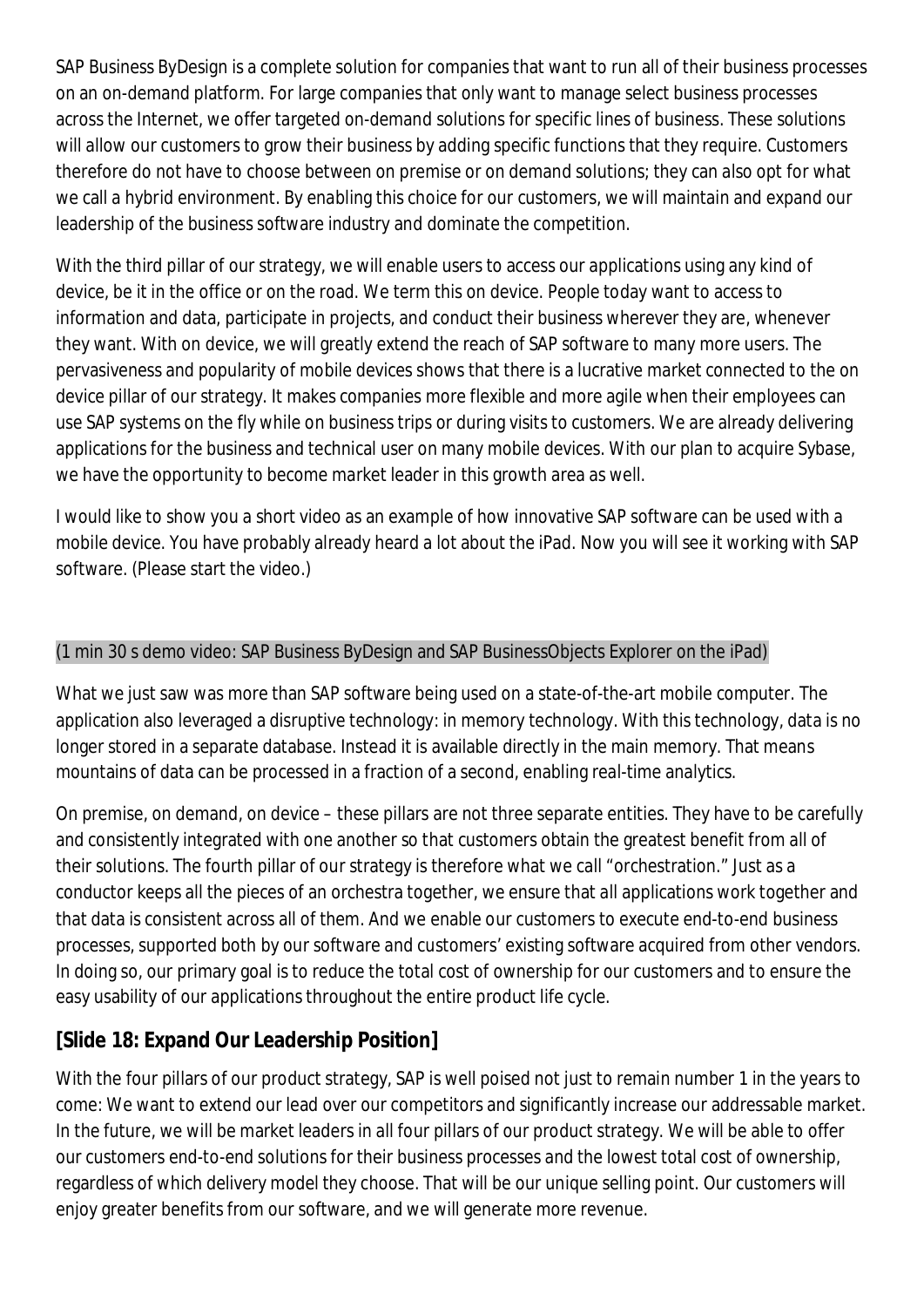To be successful in all these areas, we are collaborating with strong partners such as Cisco, Intel, EMC, and many others. Together, we are driving co-innovation that will bring together the latest innovations in hardware and software. This creates new possibilities for our customers who utilize the software with a wide range of offerings from our ecosystem.

To enhance our market position even more, we continue to search for acquisitions to provide us with innovative functionality and software to complement, enhance, and round out our industry, product, and technology offerings. We have been very successful with this strategy, bringing such companies into the SAP family in 2009 as Clear Standards for carbon management, Highdeal for telecommunications, and SAF for retail. We are also open to larger acquisitions, if it means more value for our customers and shareholders. We have certainly proven the power of the combination of SAP and BusinessObjects; together we are stronger than before. Not only have we been able to enhance our product offering with BusinessObjects software, but together we have created new innovative products, such as SAP BusinessObjects Explorer.

In addition, we are very excited about our offer to acquire Sybase. It will help us deliver solutions for mobile devices as well as help us leverage in-memory technology.

#### **Social responsibility**

In all that we do as a company for our customers, we never lose sight of our commitment to the world around us. Doing business today means supporting the society you live and work in. Many of our customers also expect that from us, as their long-term, responsible partner. At SAP, we have made a longterm commitment to social responsibility. Our activities in this area are focused around four pillars: education, transparency & good governance, bridging the digital divide, and environmental stewardship.

In each category, we are making a difference. Some important examples are: First LEGO League introduces thousands of children to technology and science each year, making them exciting and interesting. Last year, over 350 of our employees coached and mentored more than 1,500 kids in 29 countries in this competition.

During our global Volunteering Days our, employees give back to the communities in which they live and work. In 2009, they contributed more than 62,000 hours of volunteering work. In the Month of Service held in October 2009 in our locations in the Americas, more than 40% of employees gave their time to volunteering projects. Here in the Rhine-Neckar region, we supported 40 community projects, from building a kitchen to enabling free lunches for children in Ludwigshafen to giving kids with disabilities the opportunity to organize their own summer camp to a climate change project with families in Wiesloch.

#### **[Slide 19: Sustainability]**

Sustainability is very important to us as well. We have a two-pronged strategy to be an enabler and exemplar – from running our company in a sustainable manner to helping our customers holistically manage their sustainability strategy.

In 2009, we launched several sustainability solutions, such as SAP BusinessObjects Sustainability Performance Management and the SAP Carbon Impact on-demand solution. These solutions are being implemented by such companies as Autodesk, Hitachi Consulting, and Lexmark.